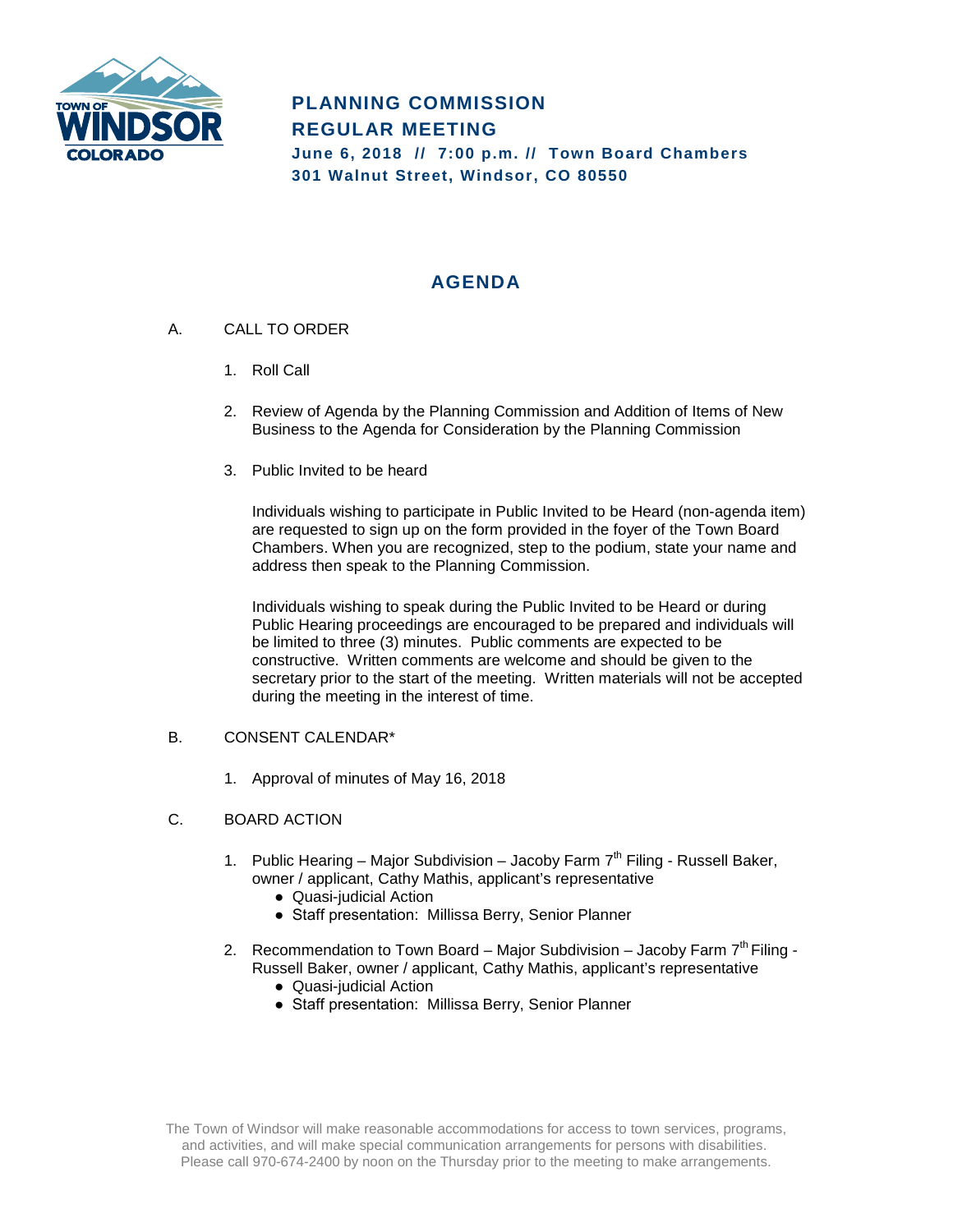- 3. Recommendation to Town Board Final Site Plan Jacoby Farm  $7<sup>th</sup>$  Filing Jacoby Farm Townhomes – Russell Baker, owner/applicant; Cathy Mathis, applicants representative
	- a. Quasi-judicial Action
	- b. Staff presentation Millissa Berry, Senior Planner
- 4. Public Hearing Conditional Use Grant Merlin Oil & Gas Pad Chris Freeman, Extraction Oil and Gas, applicant / Martin Lind, Raindance Aquatic Investments LLC, property owner
	- Quasi-judicial Action
	- Staff presentation: Carlin Malone, Chief Planner
- 5. Recommendation to Town Board Conditional Use Grant Merlin Oil & Gas Pad – Chris Freeman, Extraction Oil and Gas, applicant / Martin Lind, Raindance Aquatic Investments LLC, property owner
	- Quasi-judicial Action
	- Staff presentation: Carlin Malone, Chief Planner
- 6. Site Plan Presentation Highlands Industrial Park Subdivision 1st Filing Lot 6 Block 1 - Logos Imaging - Shawn and Melanie Munn, owners; BJ DeForge, applicant
	- Staff presentation: Millissa Berry, Senior Planner
- 7. Site Plan Presentation Falcon Point Subdivision Lot 5 Falcon Point Flex Falcon Point Flex, LLC, owner, Mark Morrison, applicant
	- Staff presentation: Paul Hornbeck, Senior Planner

### D. COMMUNICATIONS

- 1. Communications from the Planning Commission
- 2. Communications from the Town Board liaison
- 3. Communications from the staff
- E. ADJOURN
- \* *Please note that items on the Consent Calendar will not be discussed unless requested by the Planning Commissioners or by applicants who have business listed on the Consent Calendar.*

#### Upcoming Meeting Dates

Monday, June 4, 2018 6:00 P.M. Joint work session with Town Board to discuss (1) Building Department Services and Contractor Licensing, (2) Land Use Code Amendments, and (3) Street Standards Amendments